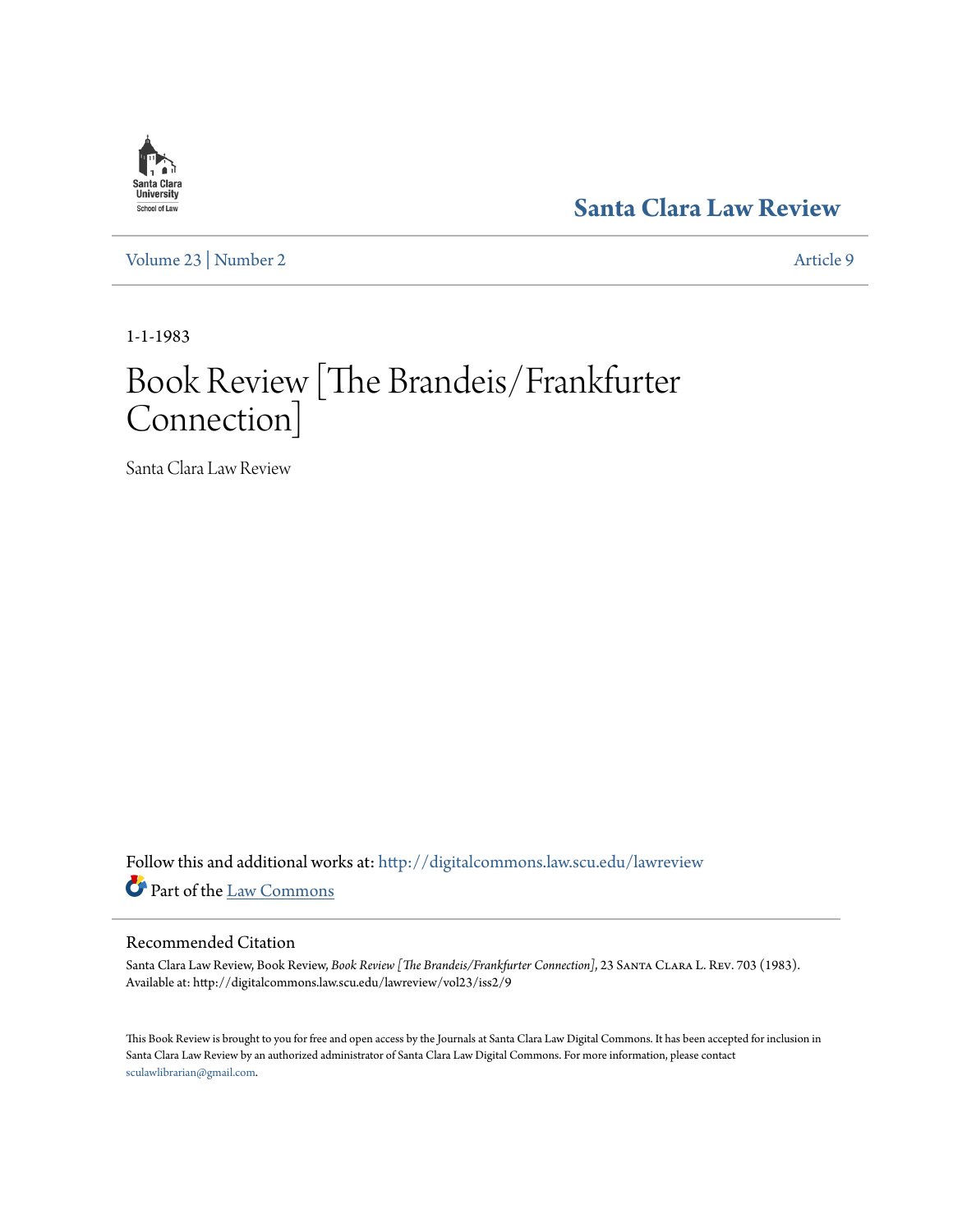### **BOOK REVIEW**

THE BRANDEIS/FRANKFURTER **CONNECTION. By** Bruce Allen Murphy. New York, Oxford, England: Oxford University Press **1982. Pp.** x **+** 473. Hardbound. **\$18.95.**

#### *Reviewed by* Kathy Andreola\*

The publication of Bruce Allen Murphy's *The Brandeis/ Frankfurter Connection: The Secret Political Activities of Two Supreme Court Justices'* created an immediate controversy among judges, attorneys, journalists and the public. On the front page of the New York Times, it was reported that Brandeis and Frankfurter had a relationship "unprecedented in Supreme Court history" in which Brandeis paid Frankfurter over **\$50,000** during his **23** years on the court to further Brandeis' views on public policy.' Others claimed the book lacked "critical inquiry" and that the press coverage of the book raised more serious questions about ethics in journalism than ethics in the judiciary.<sup>3</sup> Whatever critics may say about this volume, few historical accounts of the Supreme Court are as revealing as this one.

Murphy, an assistant professor of political science at Pennsylvania State University, has amassed in this volume an amazing amount of detail chronicling the intricate political lives of two of this country's most lauded and intellectual Supreme Court Justices. While claiming to be merely an historiboth Brandeis and Frankfurter as persons whose primary role

o **1983 by** Kathy Andreola

**<sup>\*</sup>** B.A., **1977,** Mount Holyoke College; **J.D., 1982,** University of Santa Clara School of Law; Member, State Bar of California; Associate in law firm of Whitmore and Kay, Palo Alto, California.

<sup>1.</sup> B. MURPHY, THE BRANDEIS/FRANKFURTER CONNECTION (1982).<br>2. N.Y. Times, Feb. 14, 1982, at 1, col. 3.<br>3. Cover, *The Framing of Justice Brandeis*, THE NEW REPUBLIC, May 5, 1982, at 17-21. Cover seriously questions the substantive integrity of many of Murphy's conclusions. He contends that Murphy misread letters, speculated as to the connection between occurrences, and misinterpreted events to exag the Brandeis/Frankfurter connection.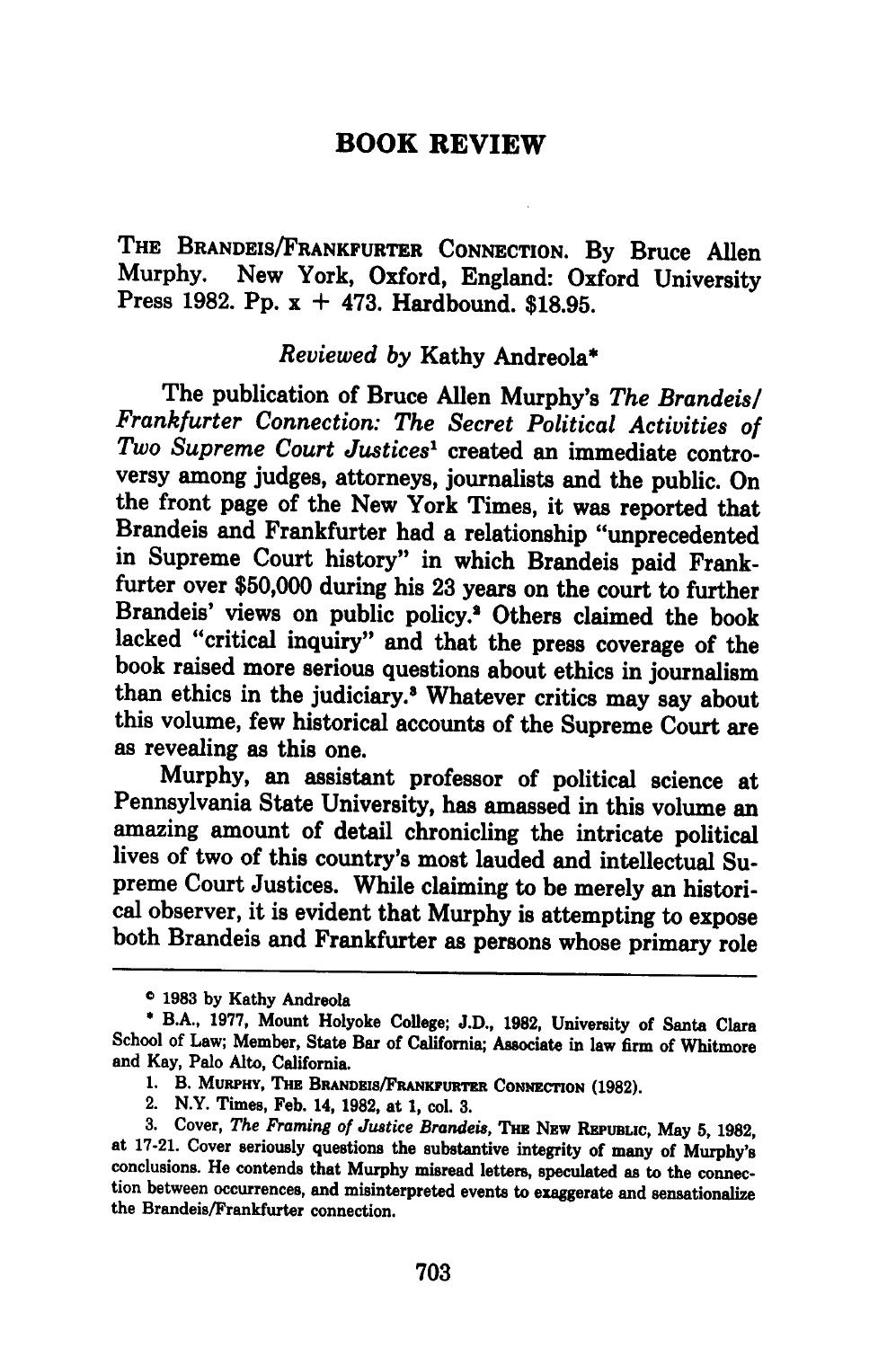as judges, presumably neutral, removed and fair, conflicted with their desire to manipulate the political process. However, it is the conflict between Murphy's role as a neutral historian and as an investigative journalist desiring to manipulate public opinion which most flaws this book. Murphy, the historian, hides behind the cloak of his academic role by never directly concluding that the relationship he has unearthed was wrong, dangerous or unethical. Yet his work is riddled with innuendo, broadly hinting at the impropriety of the Brandeis-Frankfurter relationship. The result is confusing and ineffectual because the reader is supplied with abundant facts but is unable to make firm conclusions regarding the propriety of this type of judicial-political conduct based on Murphy's myriad of speculations.

The financial connection between Brandeis and Frankfurter began shortly after Brandeis was appointed to the Court in 1916. Brandeis wrote a letter to Frankfurter, then a professor at Harvard Law School and longstanding progressive compatriot to Brandeis, urging Frankfurter to accept payment for expenses he incurred "in public matters." Frankfurter returned the check to his mentor, stating he appreciated the experience. But Brandeis, undaunted, sent the check again, explaining that "I ought to feel free to make suggestions to you, although they involve some incidental expense."<sup>4</sup> Throughout the years that followed, Brandeis periodically deposited sums in a special account at the Engineers National Bank in Boston to enable Frankfurter to "further the public good" by activating Brandeis' progressive ideals at Brandeis' request.<sup>5</sup>

The bulk of this book is spent giving the intricate details of the way that these two men exerted their influence in the political sphere. Brandeis, on his own, maintained a political relationship with whatever President was then in the White House. With President Wilson, Brandeis consulted on legislative strategies for the Army Appropriations Act. With Hoover, he discussed passage of the Lever Food Control Act. Both

<sup>4.</sup> B. MURPHY, *supra* note 1, at 40. While Frankfurter was at first reluctant to accept these nominal payments, Murphy points out that Frankfurter soon considered himself an employee of Brandeis and came to depend on the support. He even asked for a raise in **1925** when his wife suffered a nervous breakdown and needed psychiatric care. *Id.* at 41-42.

**<sup>5.</sup>** *Id.* at 41.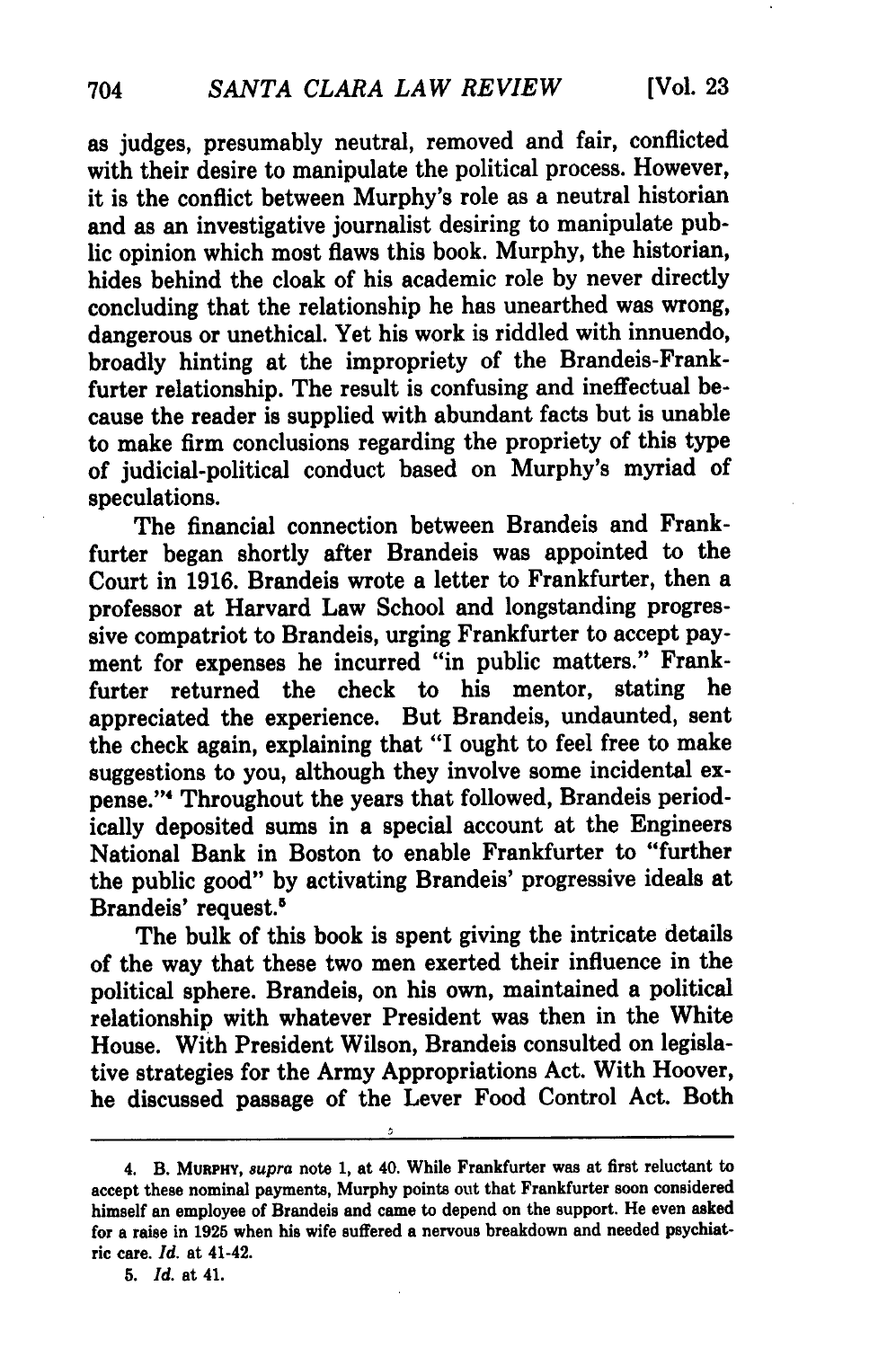bills faced constitutional challenges which reached the high court during Brandeis' tenure. In neither case did Brandeis disqualify himself.<sup>6</sup>

Through Frankfurther, however, Brandeis was capable of a much more subtle influence. Murphy uncovered the fact. that Brandeis made recommendations to Frankfurter of timely topics for academic research with suggested conclusions. Frankfurter would then pass these ideas on to his law students at Harvard as material for law review articles. Mur**phy** deduces that Brandeis could then cite the articles as authority for legislative reform and judicial opinions. In this way, the Harvard Law Review became a conduit for espousing Brandeis' views.'

Frankfurter, himself, also published articles in contemporary periodicals at Brandeis' suggestion.8 Although not at Brandeis' direction, one of Frankfurter's most controversial articles during this period appeared in the Atlantic Monthly denouncing the trial procedure **by** which Sacco and Vanzetti were sentenced to death in Massachusetts. The **highly** publicized and irregular trial polarized the Boston Brahmins against these immigrant "anarchists" at the height of the "Red Scare." In a letter, Brandeis praised Frankfurter for his efforts and offered to defray Frankfurter's expenses for doing so **by** contributing an extra amount to their expense account.

This is one of the few instances in which Murphy is able to show any direct connection between the Brandeis-Frankfurter financial arrangement and a case coming before the court. Shortly after the financial transaction took place, lawyers for Sacco and Vanzetti (having already been rebuffed **by** Justice Holmes) attempted to visit Justice Brandeis to obtain a stay of execution pending an appeal to the Supreme Court. Frankfurter refused to aid the attorneys other than to provide Brandeis' phone number. Brandeis, when called, refused to meet with them, stating he must disqualify himself because an old family friend who lived with him had been active in the defense effort. Sacco and Vanzetti were executed and when their subsequent appeal finally reached the Su-

*<sup>6.</sup> Id.* at 54.

*<sup>7.</sup> Id.* at **76, 86, 89.**

**<sup>.8.</sup>** *Id.* at **89-90.**

*<sup>9.</sup> Id.* at **79.**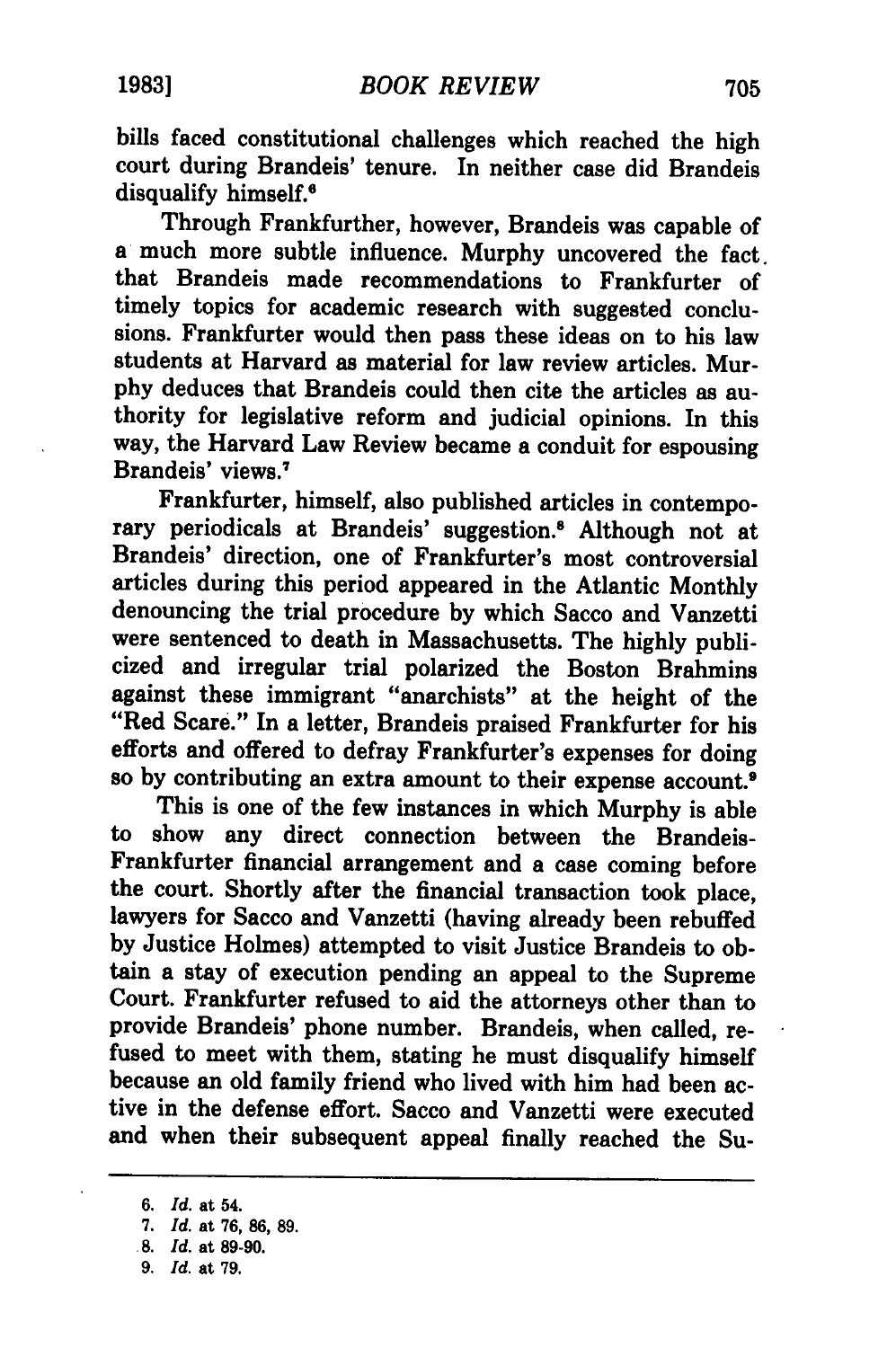preme Court, it was summarily dismissed.<sup>10</sup>

Murphy attempts to demonstrate **by** this incident the limitations and dangerous potential of the Brandeis-Frankfurter connection. However, this conclusion is indicative of his persistent speculation in recreating the events contained in this book. Murphy doubts whether absent the tie of the family friend to the Sacco-Vanzetti controversy, Brandeis would have declined judicial involvement in the case even though he had financially encouraged Frankfurter's defense efforts. He condemns Brandeis for putting himself into such a compromising position, "thereby helping to deprive convicted men of a right to a fair hearing **by** the Court's most liberal member."<sup>11</sup> Such speculation as to the Justice's motivations is completely unfounded. Surely, Brandeis could have recognized from his initial action in supporting Frankfurter's defense efforts for Sacco and Vanzetti that he would have to abstain from any judicial review of the case because of his family ties, thereby enabling him to show some encouragement to Frankfurter.

When Roosevelt took office in **1930,** Brandeis foresaw a very congenial environment in which to further his progressive beliefs. Frankfurter and Roosevelt had become friends in Washington in **1917-1919.12** The three formed what Murphy calls a "triangular symbiotic relationship,"<sup>13</sup> which was relied upon throughout the New Deal years to share information and ideas on possible reforms. Brandeis and Frankfurter took an active part in recommending the appointment of persons with views similar to theirs in top administrative positions, especially in the Departments of Labor, the Interior, and Agriculture.<sup>14</sup> By counselling administration personnel, Brandeis pursued his longstanding goals of instituting unemployment insurance, a public works program, and more federal regulation of stock market and investment practices through the taxing power.<sup>15</sup>

In **1939,** Felix Frankfurter was appointed to the bench **by** Roosevelt. Brandeis retired two weeks later at the age of **82,**

- **11.** *Id.* at **82.** 12. *Id.* at **100. 13.** *Id.* at **101.**
- 14. *Id.* at **113.**
- **15.** *Id.* at **132.**

**<sup>10.</sup>** *Id.* at **80-81.**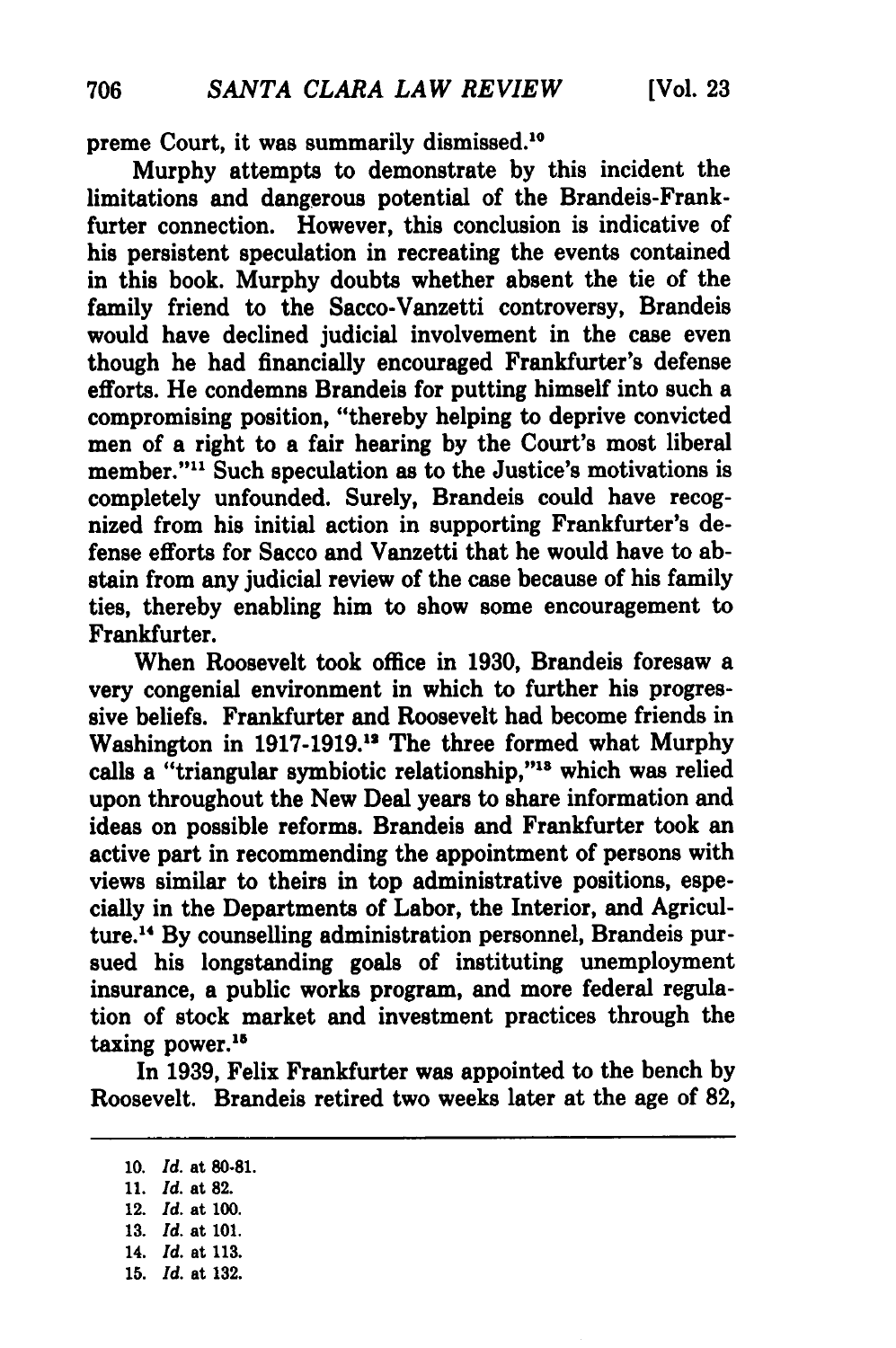having served **23** years on the Court. Frankfurter lacked the prophetic vision his teacher had. Instead, Murphy characterizes him as an "incessant meddler."<sup>16</sup> Still, Frankfurter continued the Brandeis-style of extra-judicial political activity. With friendly informers already strategically placed in the administration, and through his close relationship to the President, Frankfurter found it easy to exert his influence. For example, Frankfurter strenuously supported the war effort. Murphy provides endless details of Frankfurter's orchestration of foreign affairs, encouraging the acceleration of support for France and England, including his practically commandeering Roosevelt's lend-lease program,<sup>17</sup> masterminding meetings between diplomats in Algiers, and steering national policy regarding military support for Australia.<sup>16</sup>

Although Frankfurter reached his political zenith during the war years while his old friend, President Roosevelt, was still in office, he continued to obtain information about executive policies and disseminate his ideas after Roosevelt's death through some of his former law students, now appointees entrenched in government. In addition, the Justice persistently made recommendations to the President for judicial appointments. Until his retirement in **1962** following two strokes, Frankfurter worked tirelessly to effectuate his political goals and those of his mentor Louis Brandeis.

Murphy depicts the extra-judicial activities of Frankfurter and Brandeis as **highly** unusual. However, in the **Ap**pendix, where Murphy finally outlines the history of extra-judicial activity of Supreme Court Justices, Murphy discloses that the role of Supreme Court Justice has been **highly** political since its inception. In fact, it has not been uncommon for Justices to run for political office, even for the Presidency, from the bench.<sup>19</sup> Judges and lawyers today are expected to be outspoken in encouraging law reform and court reform. Court appointments are often made based on those views. It is therefore not surprising that a Justice would maintain an advisory role to the President who appointed him or her, making recommendations for judicial appointments and perhaps helping to guide national policy.

- **18.** *Id.* at **282-87, 289-96.**
- **19.** *Id.* at **356-57.**

**<sup>16.</sup>** *Id.* at **251.**

**<sup>17.</sup>** *Id.* at 214-20.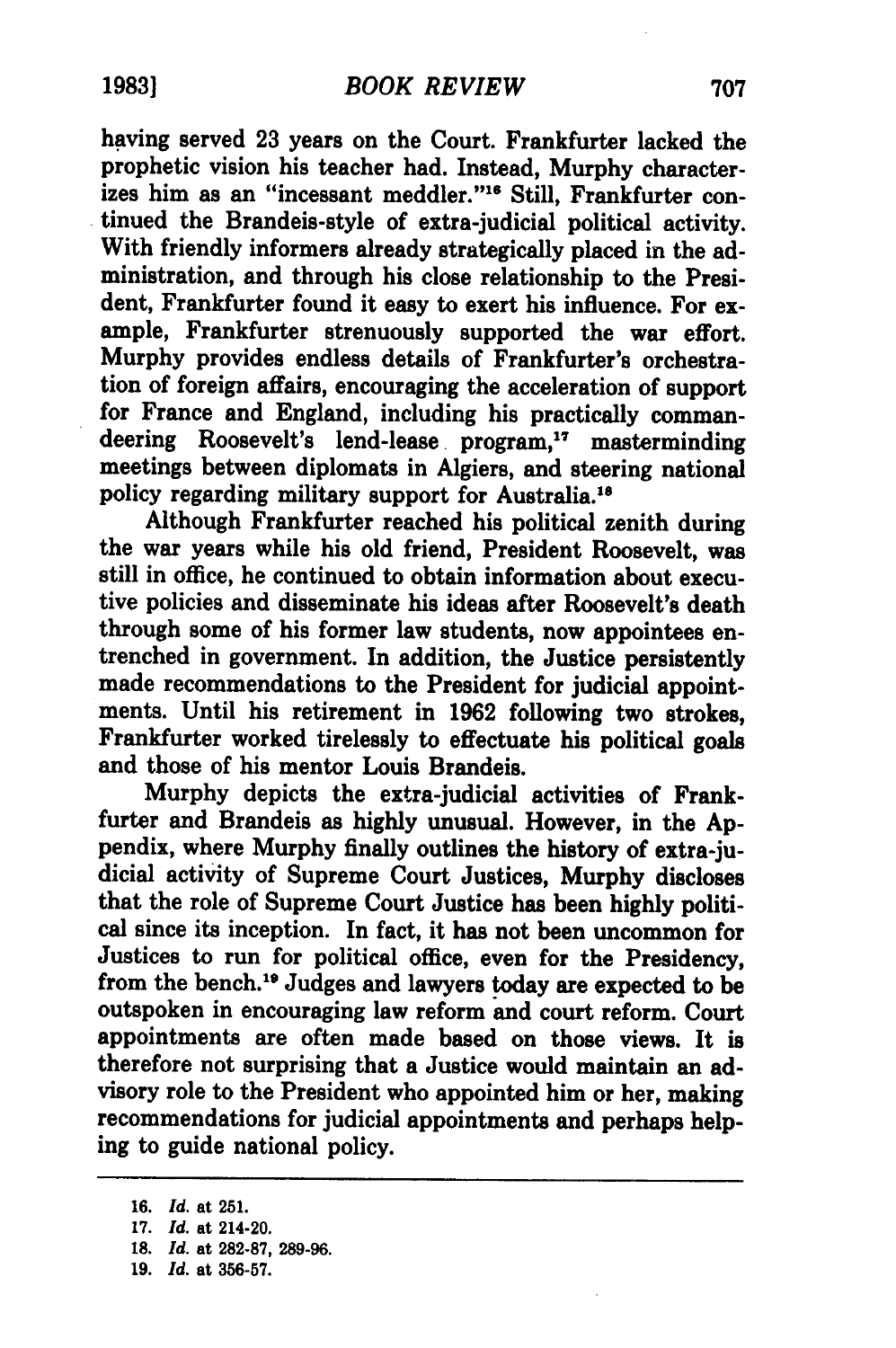Murphy conceded in conclusion that he cannot accuse either Justice of deciding Supreme Court cases in such a way as to further his political goals, or of using his high position for personal gain.<sup>20</sup> The real issue he has tried to present is whether the Justices acted within ethical standards at the time they served and what standards should prevail. As discussed above, some extra-judicial activity was common among Justices then and it is now. As both Brandeis and Frankfurter avoided any charges of conflict of interest while on the bench, they seem not to have broken any ethical standard.

However, Murphy infers from the fact that no one has uncovered the Brandeis-Frankfurter connection before now, that both Justices perceived their actions as inappropriate and therefore they attempted to conceal them. He depicts the relationship as secretive, clandestine, almost subversive, detailing sunrise rendezvous, obscure messages, and hidden payments.

Again, Murphy's conclusion is flawed by his own interjection of the Justices' motivations. He is quick to speculate whenever the actions of the Justices were not completely public, that they were purposely kept secret to avoid public scrutiny and allegations of overreaching. An example of this is his interpretation of why the financial connection between Frankfurter and Brandeis was never made public:

As extraordinary as this financial relationship between Brandeis and Frankfurter was, there is no indication from either published or unpublished sources, that any of the justice's colleagues on the bench ever became aware of it. Or, if they did discover what was going on, they cared so little that it was never a cause for either public or private complaint. One indication of the success of this effort to hide the relationship from public view is the silence of Associate Justice William McReynolds. So incredibly anti-Semitic that he avoided speaking to Brandeis for a three-year period, refused to sit next to him in the annual Court picture for 1924 (hence no picture was taken that year), and on one occasion wrote to Chief Justice Taft, "As you know I am not always to be found when there is a Hebrew aboard," McReynolds hardly would have remained quiet had he discovered what was happening. Perhaps it was the fear of people like McReynolds that in